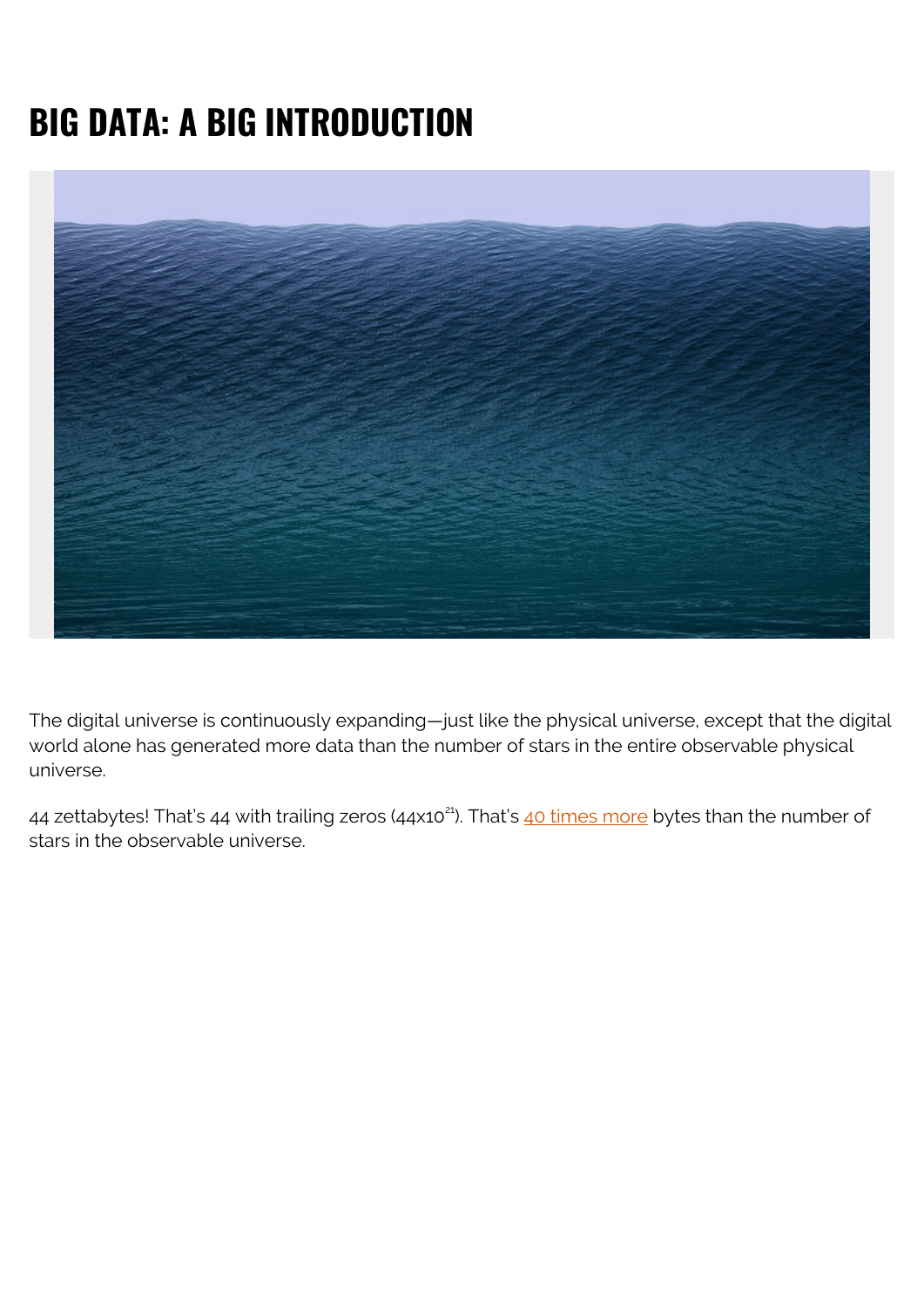

By 2025, there will be  $175$ 

[zettabytes](https://web.archive.org/web/20200521023302/https://seedscientific.com/how-much-data-is-created-every-day/) of data in the global datasphere. The growth in data volume is exponential.

All of this data is aptly called Big Data. In this article, we will:

- [Introduce Big Data](#page--1-0)
- [Explain core concepts](#page--1-0)
- [Compare small and thick data](#page--1-0)
- [Highlight the latest Big Data trends for business](#page--1-0)
- [Point you to plenty of resources](#page--1-0)

## **What is Big Data?**

Big data is the term for information assets (data) that are characterized by high volume, velocity, and variety that are systematically extracted, analyzed, and processed for decision making or control actions.

The characteristics of Big Data make it virtually impossible to analyze using traditional data analysis methods.

The importance of big data lies in the patterns and insights, hidden in large information assets, that can drive business decisions. When extracted using advanced analytics technologies, these insights help organizations understand how their users, markets, society, and the world behaves.

## **3 Vs of Big Data**

For an information asset to be considered as Big Data, it must meet the 3-V criteria:

**Volume**. The size of data. High volume data is likely to contain useful insights. A minimum threshold for data to be considered big usually starts at terabytes and petabytes. The large volume of Big Data requires [hyperscale computing environments](https://blogs.bmc.com/blogs/hyperscale-data-center/) with large storage and fast IOPS (Input/Output Operations per Second) for fast analytics processing.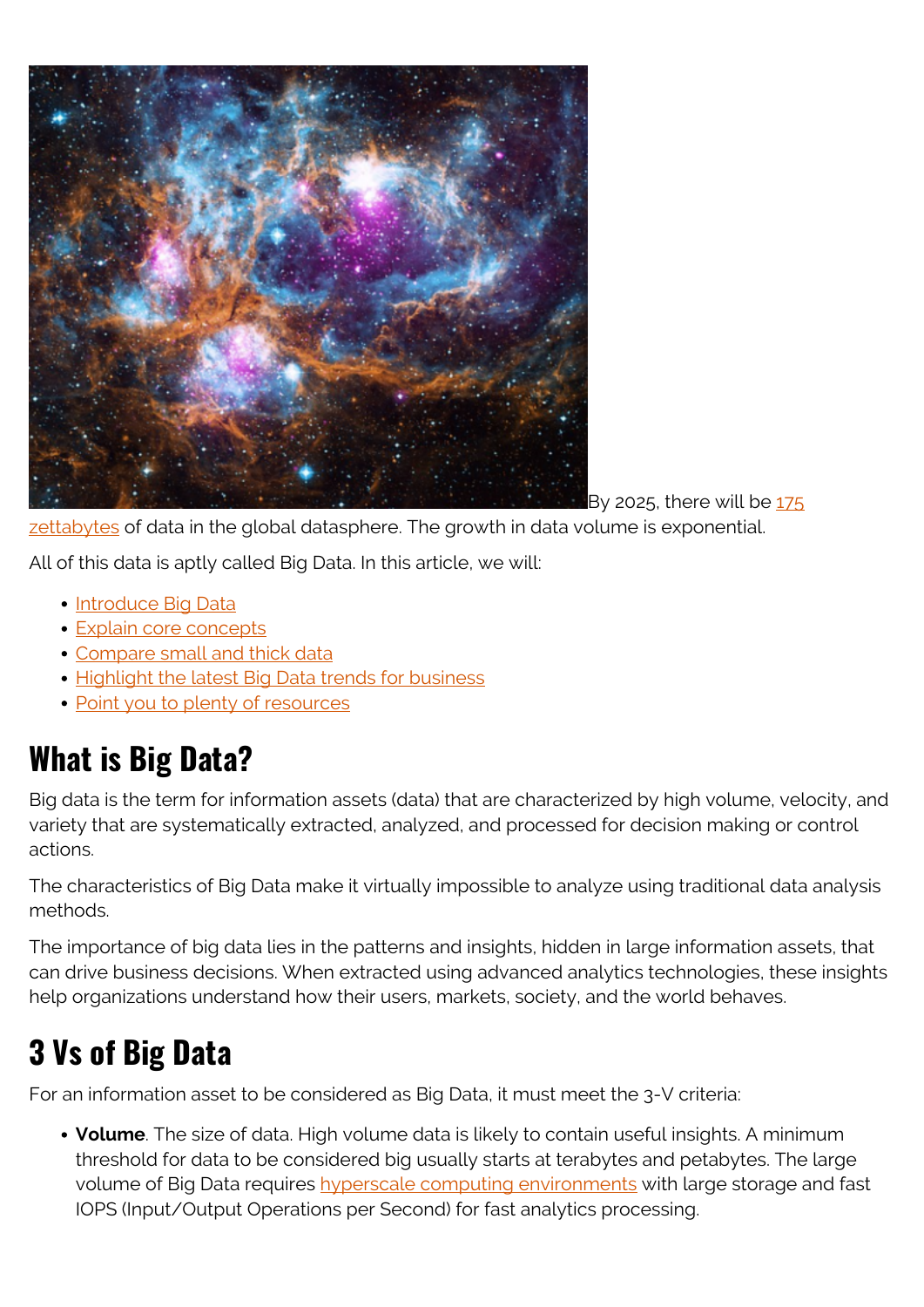- **Velocity**. The speed at which data is produced and processed. Big Data is typically produced [in](https://blogs.bmc.com/blogs/data-streaming/) [streams](https://blogs.bmc.com/blogs/data-streaming/) and is [available in real-time](https://blogs.bmc.com/blogs/batch-processing-stream-processing-real-time/). The continuous nature of data generation makes it relevant for real-time decision-making.
- **Variety**. The type and nature of information assets. Raw big data is [often unstructured](https://blogs.bmc.com/blogs/structured-vs-unstructured-data/) or multistructured, generated with a variety of attributes, standards, and file formats. For example, datasets collected from sensors, log files, and social media networks are unstructured. So, they must be processed into structured databases for data analytics and decision-making.

More recently, two additional Vs help characterize Big Data:

- **Veracity**. The reliability or truthfulness of data. The extent to which the output of big data analysis is pertinent to the associated business goals is determined by the quality of data, the processing technology, and the mechanism used to analyze the information assets.
- **Value**. The usefulness of Big Data assets. The worthiness of the output of big data analysis can be subjective and is evaluated based on unique business objectives.



## **Big data vs small data vs thick data**

In contrast to these characteristics, there are two other forms of data: small data and thick data.

## **Small Data**

Small Data refers to manageable data assets, usually in numerical or structured form, that can be analyzed using simple technologies such as Microsoft Excel or an open source alternative.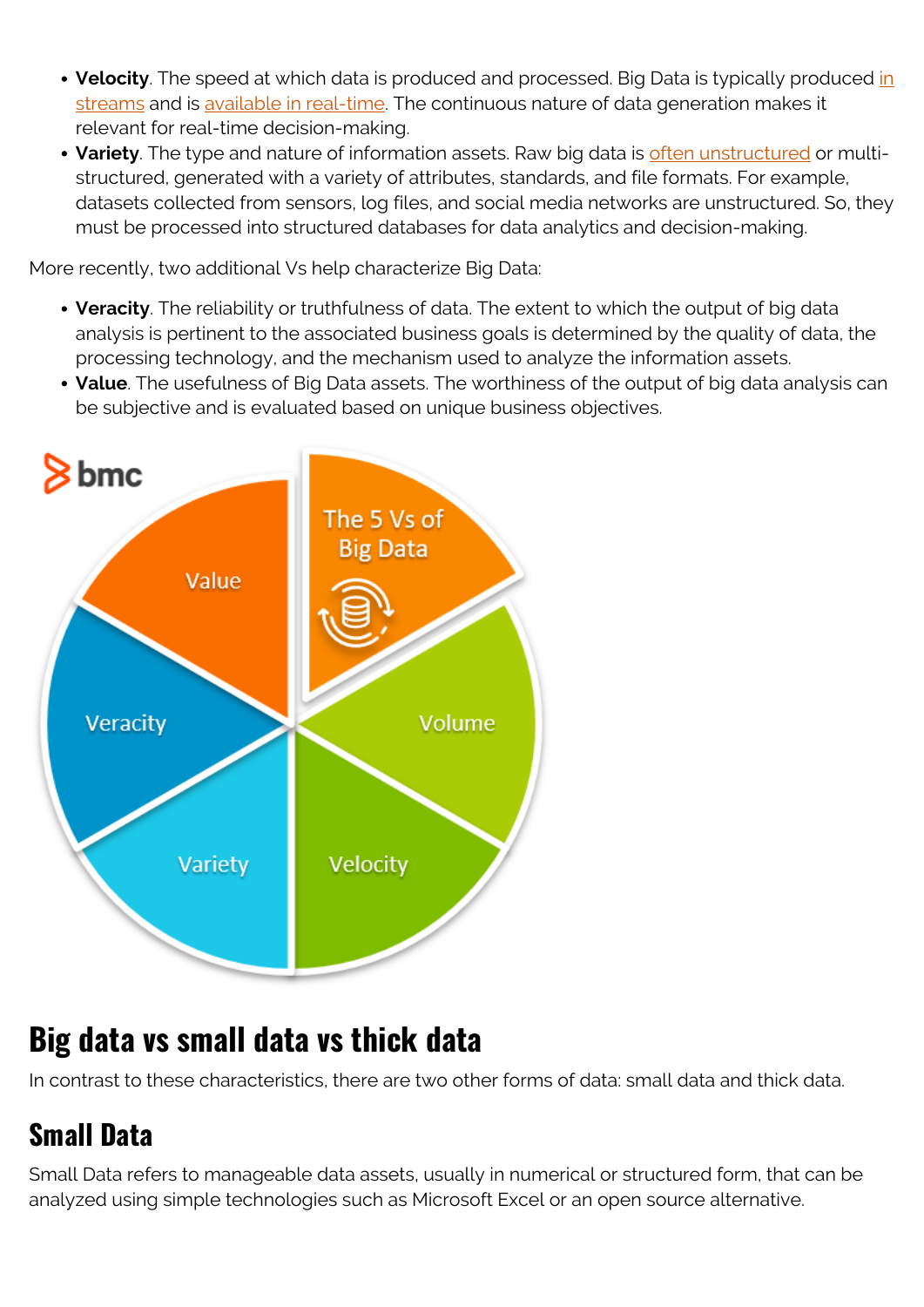## **Thick Data**

Thick Data refers to text or qualitative data that can be analyzed using manageable manual processes. Examples include:

- Interview questions
- Surveys
- Video transcripts

When you use qualitative data in conjunction with quantitative big data, you can better understand the sentiment and behavioral aspects that can be easily communicated by individuals. Thick Data is particularly useful in the domains of medicine and scientific research where responses from individual humans hold sufficient value and insights—versus large big data streams.

## **Big Data trends in 2021-2022**

Big Data technologies are continuously improving. Indeed, data itself is fast becoming the most important asset for a business organization.

Prevalence of the *[Internet of Things \(IoT\)](https://blogs.bmc.com/blogs/iot-internet-of-things/)*, [cloud computing](https://blogs.bmc.com/blogs/public-private-hybrid-cloud/), and *[Artificial Intelligence \(AI\)](https://blogs.bmc.com/blogs/artificial-intelligence-vs-machine-learning/)* is making it easier for organizations to transform raw data into actionable knowledge.

Here are three of the most popular big data technology trends to look out for in 2021:

- **Augmented Analytics.** The Big Data industry will be worth nearly [\\$274 billion](https://techhq.com/2021/02/10-big-data-trends-for-intelligent-businesses/) by the end of 2021. Technologies such as Augmented Analytics, which help organizations with the data management process, are projected to grow rapidly and reach \$18.4 billion by the year 2023.
- **Continuous Intelligence.** Integrating real-time analytics to business operations is helping organizations leapfrog the competition with proactive and actionable insights delivered in realtime.
- **Blockchain.** Stringent legislations such as the GDPR and HIPAA are encouraging organizations to make data secure, accessible, and reliable. [Blockchain](https://blogs.bmc.com/blogs/enterprise-blockchain/) and similar technologies are making their way into the financial industry as a data governance and security instrument that is highly resilient and robust against privacy risks. [This EU resource](https://www.europarl.europa.eu/RegData/etudes/STUD/2019/634445/EPRS_STU(2019)634445_EN.pdf) discusses how blockchain complements some key GDPR objectives.

## **Big Data best practices for businesses**

Certainly the world of data is growing exponentially. Are your data and data processes up to the tasks that you're asking of it?

BMC Blogs has many resources for understanding and working with Big Data. Browse the **BMC** [Machine Learning & Big Data Blog](https://blogs.bmc.com/blogs/categories/machine-learning-big-data/) or dive deeper into these areas:

#### **Data basics**

- [Data Quality: Top Concepts & Best Practices for Enterprise IT](https://blogs.bmc.com/blogs/data-quality/)
- [Structured vs Unstructured Data: A Shift in Privacy](https://blogs.bmc.com/blogs/structured-vs-unstructured-data/)
- [Data Architecture: Components, Standards & Changing Architectures](https://blogs.bmc.com/blogs/data-architecture/)
- [Data Streaming Explained: Pros, Cons & How It Works](https://blogs.bmc.com/blogs/data-streaming/)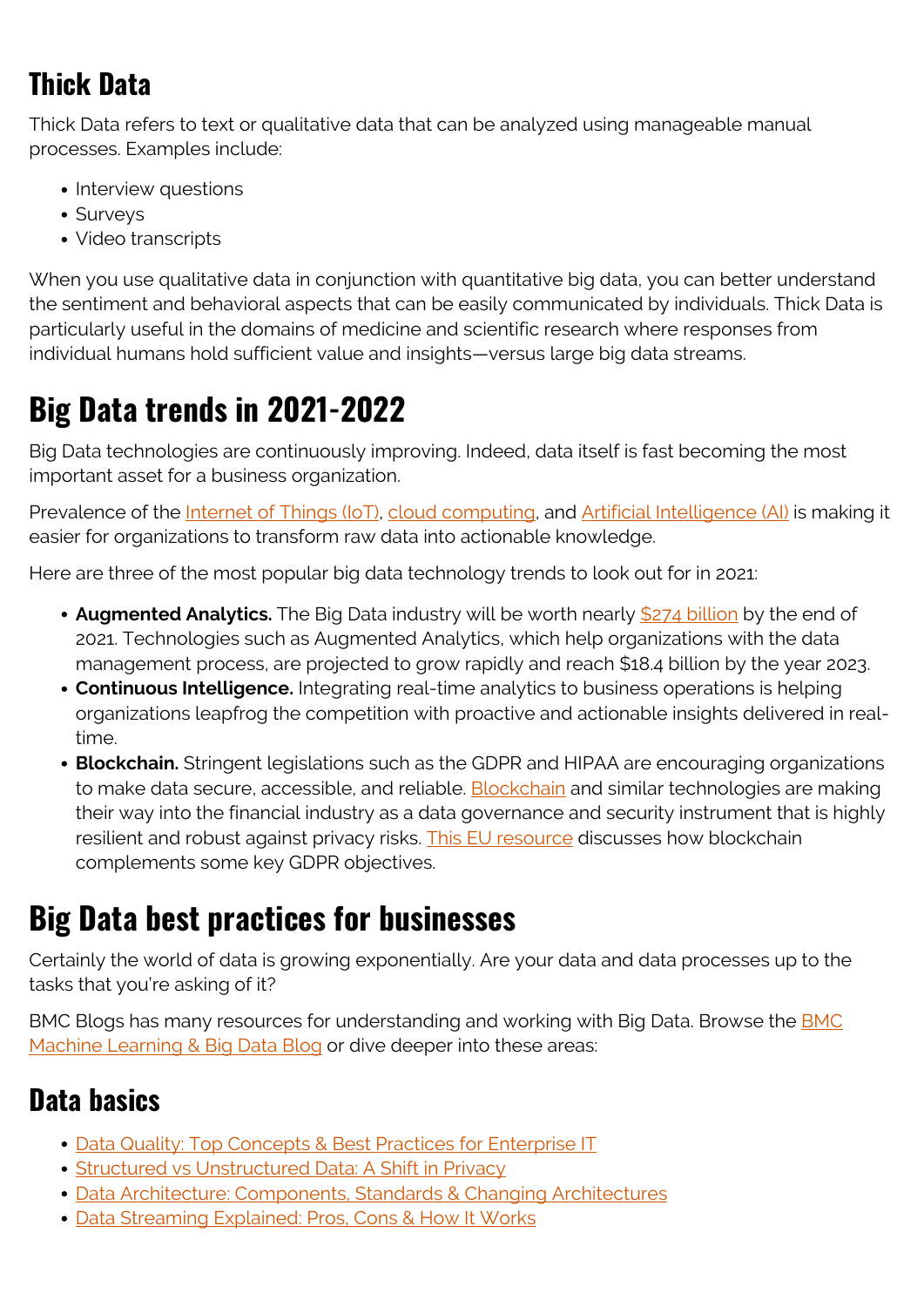[What Is a Data Pipeline?](https://blogs.bmc.com/blogs/data-pipeline/)

#### **Data storage**

- [Data Storage Explained: Data Lake vs Warehouse vs Database](https://blogs.bmc.com/blogs/data-lake-vs-data-warehouse-vs-database-whats-the-difference/)
- [Cold vs Hot Data Storage: What's The Difference?](https://blogs.bmc.com/blogs/cold-vs-hot-data-storage/)
- [CAP Theorem for Databases: Consistency, Availability & Partition Tolerance](https://blogs.bmc.com/blogs/cap-theorem/)
- [Database-as-a-Service \(DBaaS\) Explained](https://blogs.bmc.com/blogs/dbaas-database-as-a-service/)

#### **Data management**

- [Data Management vs Data Governance: An Introduction](https://blogs.bmc.com/blogs/data-governance-data-management/)
- [What Is Data Governance? Why Do I Need It?](https://blogs.bmc.com/blogs/data-governance/)
- [3 Simple Data Monetization Strategies for Companies](https://blogs.bmc.com/blogs/data-strategy/)
- [What Is Test Data Management \(TDM\)?](https://blogs.bmc.com/blogs/what-is-test-data-management-and-why-do-we-need-it/)

#### **Data security**

- [Introduction To Data Security](https://blogs.bmc.com/blogs/data-security/)
- [Data Loss Prevention & DLP Solutions](https://blogs.bmc.com/blogs/dlp-data-loss-prevention/)
- [Big Data Security Issues in the Enterprise](https://www.bmc.com/blogs/big-data-security-issues-enterprise/)

#### **Data analysis & analytics**

- [Data Analytics vs Data Analysis: What's The Difference?](https://blogs.bmc.com/blogs/data-analytics-vs-data-analysis/)
- · [Big Data vs Analytics vs Data Science: What's The Difference?](https://blogs.bmc.com/blogs/big-data-vs-analytics/)
- [How To Graph Streaming Data](https://blogs.bmc.com/blogs/basics-graphing-streaming-big-data/)
- [Data Visualization: Getting Started with Examples,](https://blogs.bmc.com/blogs/data-visualization/) part of our Data Visualization Guide

#### **Machine learning, data science & AI**

- [Predictive Analytics vs Machine Learning: What's The Difference?](https://blogs.bmc.com/blogs/machine-learning-vs-predictive-analytics/)
- [Data Annotation & Its Role in Machine Learning](https://blogs.bmc.com/blogs/data-annotation/)
- [3 Keys to Building Resilient Data Pipelines](https://blogs.bmc.com/blogs/resilient-data-pipelines/)

### **Data theory & thought leadership**

- [Data Ethics for Companies](https://blogs.bmc.com/blogs/data-ethics-responsibility/)
- [What Is Data Gravity?](https://blogs.bmc.com/blogs/data-gravity/)
- [Mindful AI: 5 Concepts for Mindful Artificial Intelligence](https://blogs.bmc.com/blogs/mindful-ai/)
- [What Is Goodhart's Law? Balancing Authenticity & Measurement](https://blogs.bmc.com/blogs/goodharts-law/)

## **Learning Big Data**

- [Data Engineer vs Data Scientist: What's the Difference?](https://blogs.bmc.com/blogs/data-engineer-vs-data-scientist/)
- [Data Science Certifications: An Introduction](https://blogs.bmc.com/blogs/data-science-certifications/)
- **[Enabling the Citizen Data Scientists](https://blogs.bmc.com/blogs/citizen-data-scientist/)**